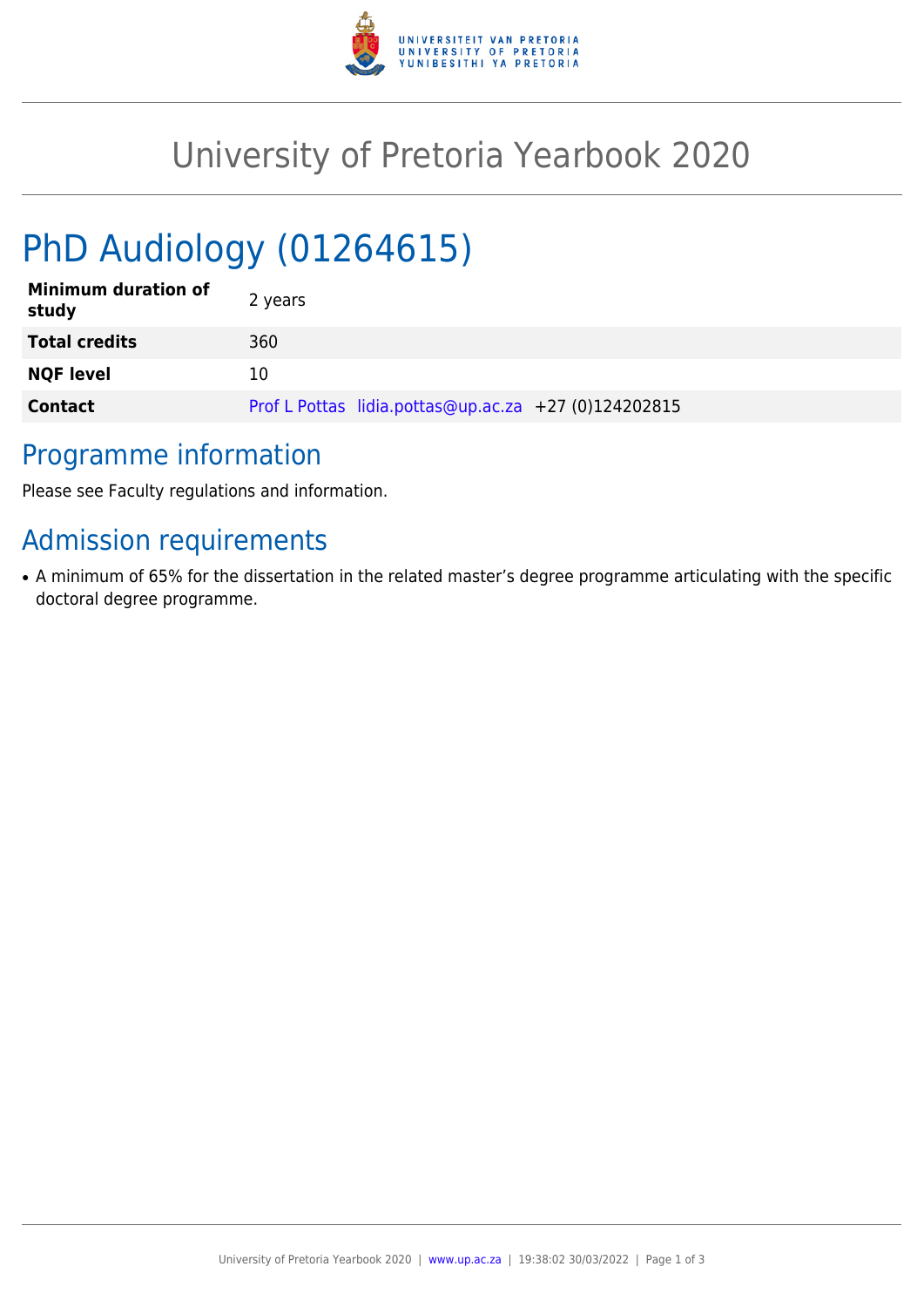

## Curriculum: Year 1

**Minimum credits: 360**

### **Core modules**

#### **Thesis: Audiology 991 (ODL 991)**

| <b>Module credits</b>         | 360.00                                  |
|-------------------------------|-----------------------------------------|
| Language of tuition           | Module is presented in English          |
| <b>Department</b>             | Speech Language Pathology and Audiology |
| <b>Period of presentation</b> | Year                                    |

#### **Module content**

Expert, highly specialised and advanced research, both across the major discipline and with possible interdisciplinary connections. Independent and accountable planning, resourcing, managing of all aspects of the research process, optimising all aspects of processes engaged in, within complex and unpredictable contexts. Use of computer programs for analysis and report writing and showing academic leadership is required.